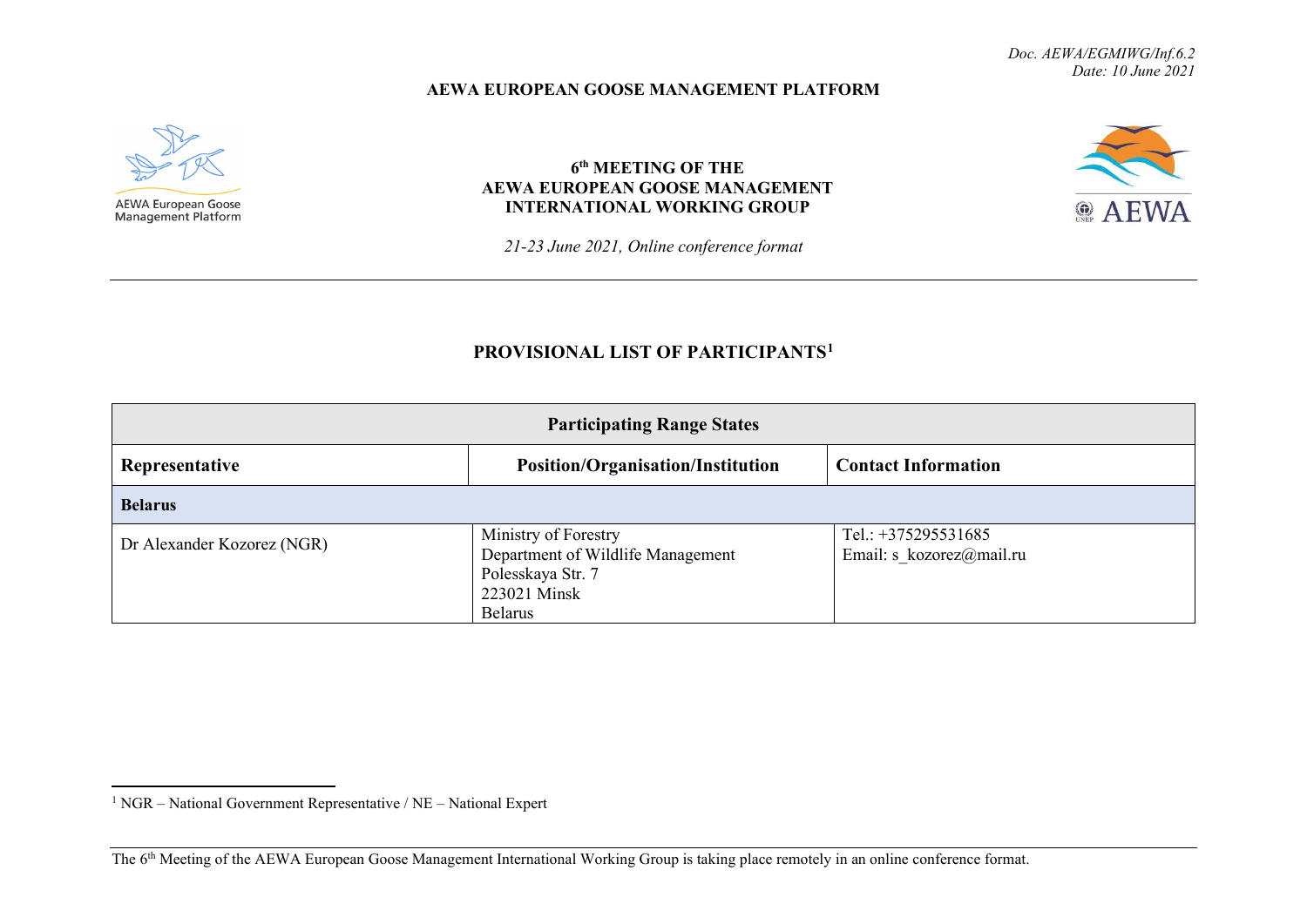| <b>Belgium</b>             |                                                 |                                       |
|----------------------------|-------------------------------------------------|---------------------------------------|
| Mr Floris Verhaeghe (NGR)  | <b>Species Policy Expert</b>                    | Tel.: +32 479 89 01 09                |
|                            | Agency for Nature and Forest                    | Email: floris.verhaeghe@vlaanderen.be |
|                            | <b>Flemish Government</b>                       |                                       |
|                            | Koning Albert I - laan 1/2 bus 74               |                                       |
|                            | 8200 Brugge                                     |                                       |
|                            | Belgium                                         |                                       |
| Dr Frank Huysentruyt (NE)  | Researcher                                      | Tel.: $+32499865340$                  |
|                            | Research Institute for Nature and Forest (INBO) | Email: frank.huysentruyt@inbo.be      |
|                            | Wildlife Management and Invasive Species        |                                       |
|                            | Havenlaan 88                                    |                                       |
|                            | 1000 Brussels                                   |                                       |
|                            | Belgium                                         |                                       |
| <b>Denmark</b>             |                                                 |                                       |
| Mr Anthony Fox (NE)        | Aarhus University                               | Tel.: +4520675711                     |
|                            | Bioscience                                      | Email: tfo@dmu.dk                     |
|                            | Kalø, Grenåvej 14                               |                                       |
|                            | DK-8410 Rønde                                   |                                       |
|                            | Denmark                                         |                                       |
| Prof Jesper Madsen (NE)    | Head of the AEWA EGMP Data Centre               | Tel.: +45 294 402 04                  |
|                            | Department of Bioscience                        | Email: jm@bios.au.dk                  |
|                            | Aarhus University                               |                                       |
|                            | Grenåvej 12                                     |                                       |
|                            | 8410 Rønde                                      |                                       |
|                            | Denmark                                         |                                       |
| Ms Iben Hove Sørensen (NE) | Danish Hunters' Association                     | Tel.: +45 817 716 64                  |
| (Also representing CIC)    | Molsvej 34                                      | Email: ihs $@$ jaegerne.dk            |
|                            | 8410 Rønde                                      |                                       |
|                            | Denmark                                         |                                       |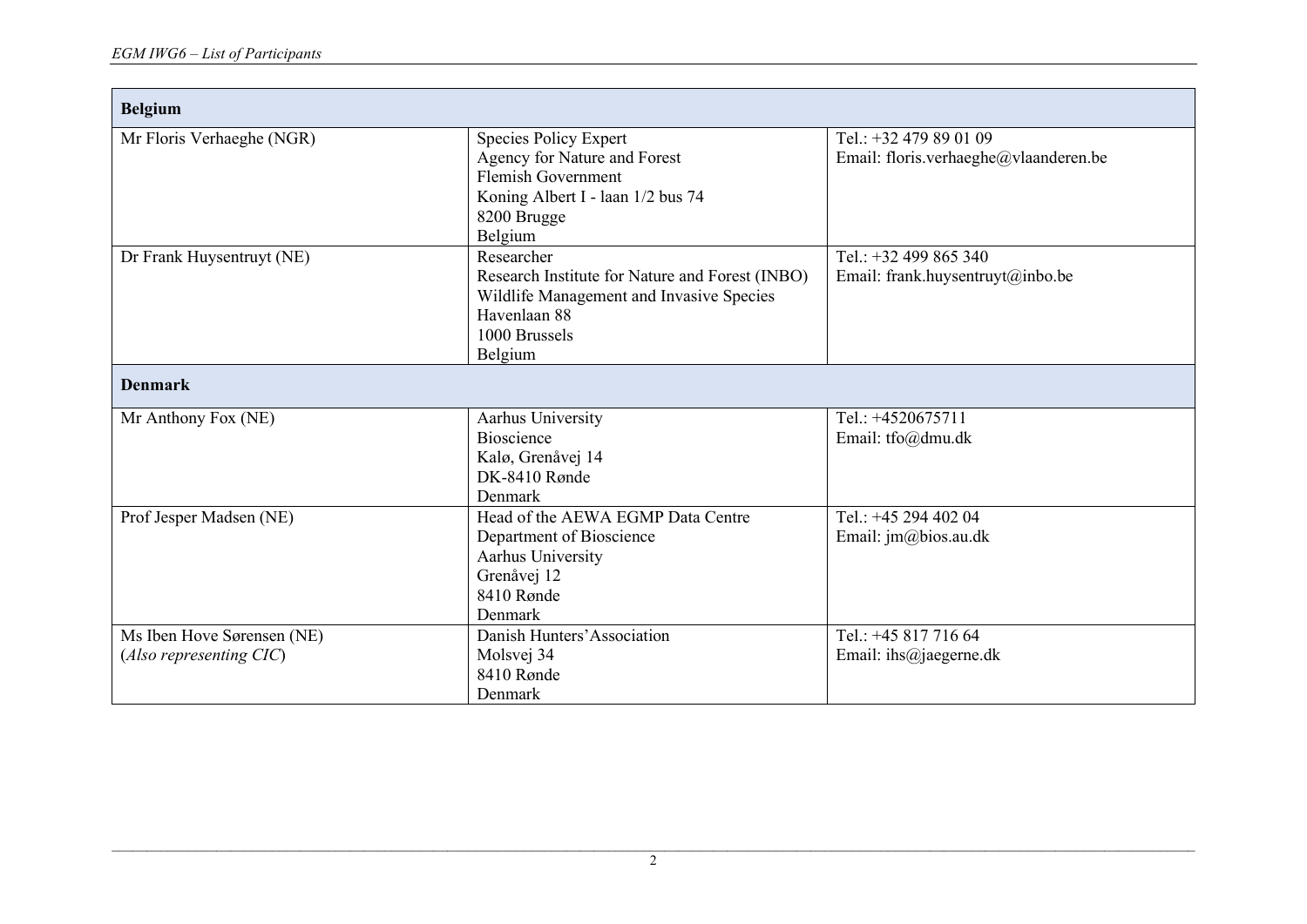| <b>Estonia</b>           |                                           |                                           |
|--------------------------|-------------------------------------------|-------------------------------------------|
|                          |                                           |                                           |
| Mr Hanno Zingel (NGR)    | Advisor                                   | Tel.: $+3766260720$                       |
|                          | Nature Conservation Unit                  | Email: hanno.zingel@envir.ee              |
|                          | Ministry of Environment                   |                                           |
|                          | Narva mnt 7a                              |                                           |
|                          | 15172 Tallinn                             |                                           |
|                          | Estonia                                   |                                           |
| Mr Tõnu Talvi (NGR)      | Senior Conservation Officer               | Tel.: $+376$ 19621010                     |
|                          | Nature Conservation Department            | Email: tonu.talvi@keskkonnaamet.ee        |
|                          | <b>Environmental Board</b>                |                                           |
|                          | Narva mnt 7A                              |                                           |
|                          | 15172 Tallinn                             |                                           |
|                          | Estonia                                   |                                           |
|                          |                                           |                                           |
| <b>European Union</b>    |                                           |                                           |
| Mr Joseph van der Stegen | Policy Officer                            | Tel.: $+322996902$                        |
|                          | European Commission                       | Email: joseph.van-der-stegen@ec.europa.eu |
|                          | DG Environment, Nature Unit               |                                           |
|                          | Avenue de Beaulieu 5                      |                                           |
|                          | 1160 Brussels                             |                                           |
|                          | Belgium                                   |                                           |
|                          |                                           |                                           |
| Finland                  |                                           |                                           |
| Ms Nina Mikander (NGR)   | Senior Specialist                         | Tel.: $+358505710992$                     |
|                          | Ministry of the Environment               | Email: nina.mikander@ym.fi                |
|                          | Department of the Natural<br>Environment, |                                           |
|                          | Biodiversity                              |                                           |
|                          | FI-00023 Helsinki                         |                                           |
|                          | Finland                                   |                                           |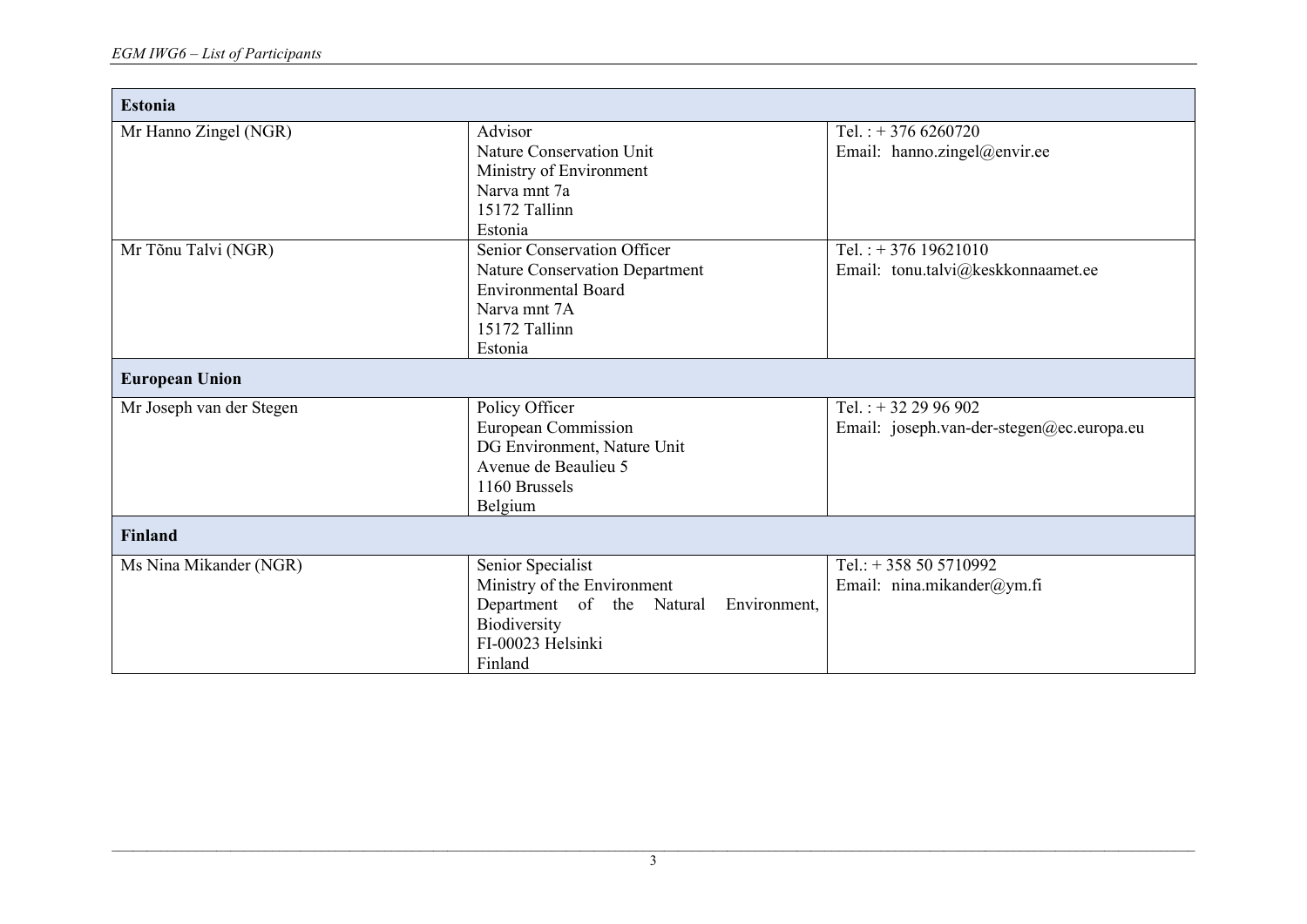| Mr Janne Pitkänen (NGR)    | Senior Specialist                               | Tel.: +35 829 516 2338                        |
|----------------------------|-------------------------------------------------|-----------------------------------------------|
|                            | Ministry of Agriculture and Forestry            | Email: janne.pitkanen@mmm.fi                  |
|                            | Natural Resources Department                    |                                               |
|                            | Unit for Game and Recreational Fishing          |                                               |
|                            | P.O. Box 30                                     |                                               |
|                            | FI-00023 Government                             |                                               |
|                            | Helsinki                                        |                                               |
|                            | Finland                                         |                                               |
| Mr Mikko Alhainen (NE)     | Senior Planning Officer                         | Tel.: $+358(0) 509111288$                     |
|                            | Finnish Wildlife Agency                         | Email: mikko.alhainen@riista.fi               |
|                            | Sompiontie 1                                    |                                               |
|                            | 00730 Helsinki                                  |                                               |
|                            | Finland                                         |                                               |
| Mr Jorma Pessa (NE)        | Senior Adviser                                  | Tel.: +358400250040                           |
|                            | Center for Economic Development, Transport and  | Email: jorma.pessa@ely-keskus.fi              |
|                            | the Environment                                 |                                               |
|                            | Nature and Land Use Unit                        |                                               |
|                            | Veteraanikatu 1                                 |                                               |
|                            | 90101 Oulu                                      |                                               |
|                            | Finland                                         |                                               |
| France                     |                                                 |                                               |
|                            |                                                 |                                               |
| Mr Charles de Barsac (NGR) | Ministry of Ecological and Inclusive Transition | Tel.: $+33$ 1408 131 90                       |
|                            | (MTES)                                          | Email: charles-henri.de-barsac@developpement- |
|                            | 92000 La Défense CEDEX                          | durable.gouv.fr                               |
|                            | France                                          |                                               |
| Dr Léo Bacon (NE)          | French Agency for Biodiversity (OFB)            | Tel.: $+33(0)689182663$                       |
|                            | La Tour du Valat, Le Sambuc                     | Email: leo.bacon@ofb.gouv.fr                  |
|                            | 13200 Arles                                     |                                               |
|                            | France                                          |                                               |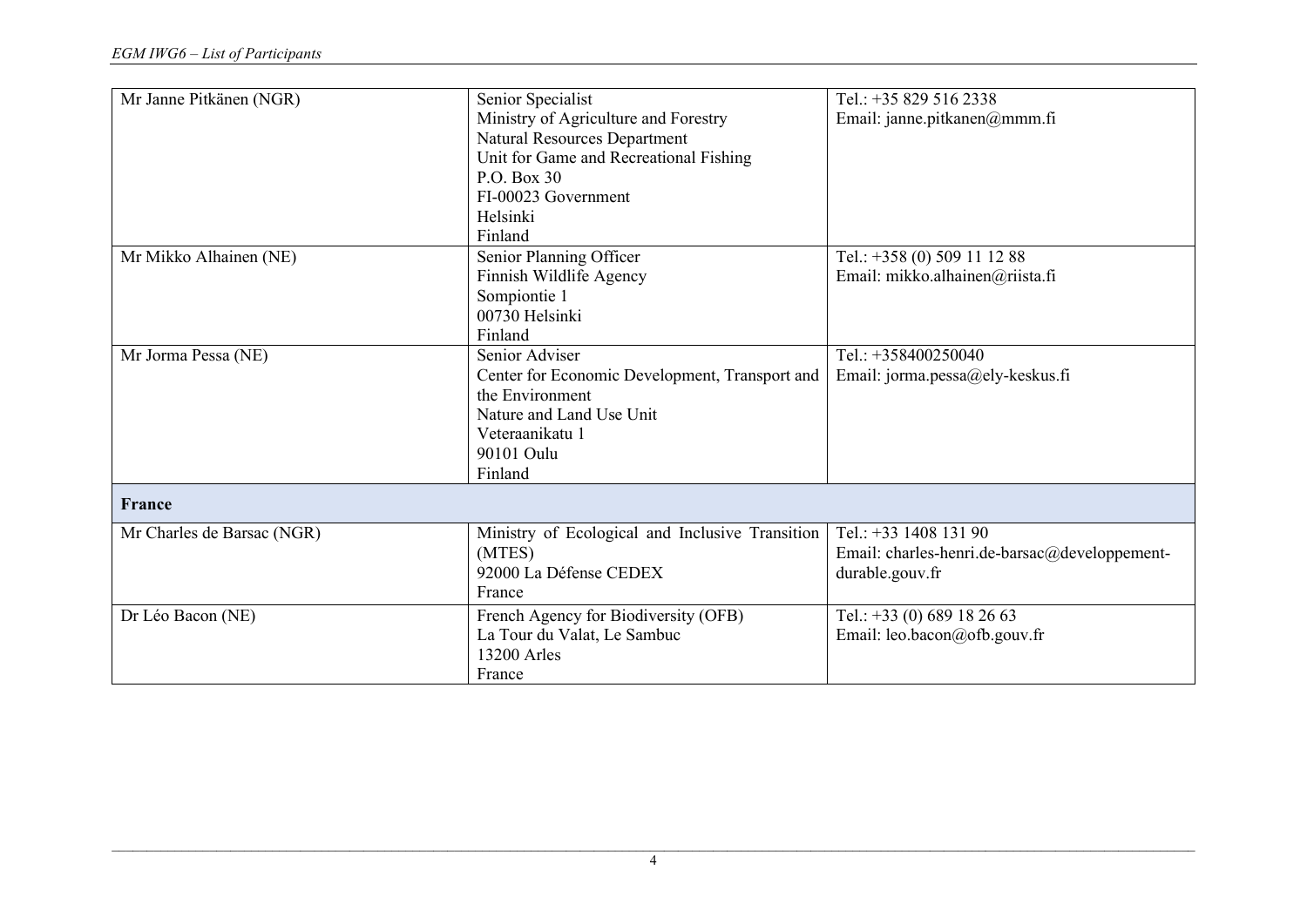| Germany                      |                                                                                                                                                                                                 |                                                                      |
|------------------------------|-------------------------------------------------------------------------------------------------------------------------------------------------------------------------------------------------|----------------------------------------------------------------------|
| Mr Babak Miller (NGR)        | Federal Ministry for the Environment, Nature<br><b>Conservation and Nuclear Safety</b><br>Division N 5 - International Species Conservation<br>Robert-Schumann-Platz 3<br>53175 Bonn<br>Germany | Tel.: +49 22899 305 2655<br>Email: babak.miller@bmu.bund.de          |
| Dr Heinz Düttmann (NGR)      | Ministry of Environment of Lower Saxony<br>Archivstr. 2<br>30169 Hannover<br>Germany                                                                                                            | Tel.: +49 511 120 3538<br>Email: heinz.duettmann@mu.niedersachsen.de |
| Dr Timm Reinhardt (NE)       | Wildlife Conservation Officer<br>Federal Agency for Nature Conservation<br><b>Wildlife Conservation Unit</b><br>Konstantinstrasse 110<br>53179 Bonn<br>Germany                                  | Tel.: +49 228 8491 1433<br>Email: Timm.Reinhardt@bfn.de              |
| <b>Iceland</b>               |                                                                                                                                                                                                 |                                                                      |
| Mr Sigurdur Thrainsson (NGR) | Head of Division<br>Department of Land and Natural Heritage<br>Ministry for the Environment and Natural<br>Resources<br>Skuggasundi 1<br>IS-101 Reykjavik<br>Iceland                            | Tel.: +354 8402419<br>Email: sigurdur.thrainsson@uar.is              |
| Mr Bjarni Jónasson (NE)      | The Environnent Agency of Iceland<br>Hjallalundur 3<br>600 Akureyri<br>Iceland                                                                                                                  | Tel.: +354 8610058<br>Email: bjarnij@ust.is                          |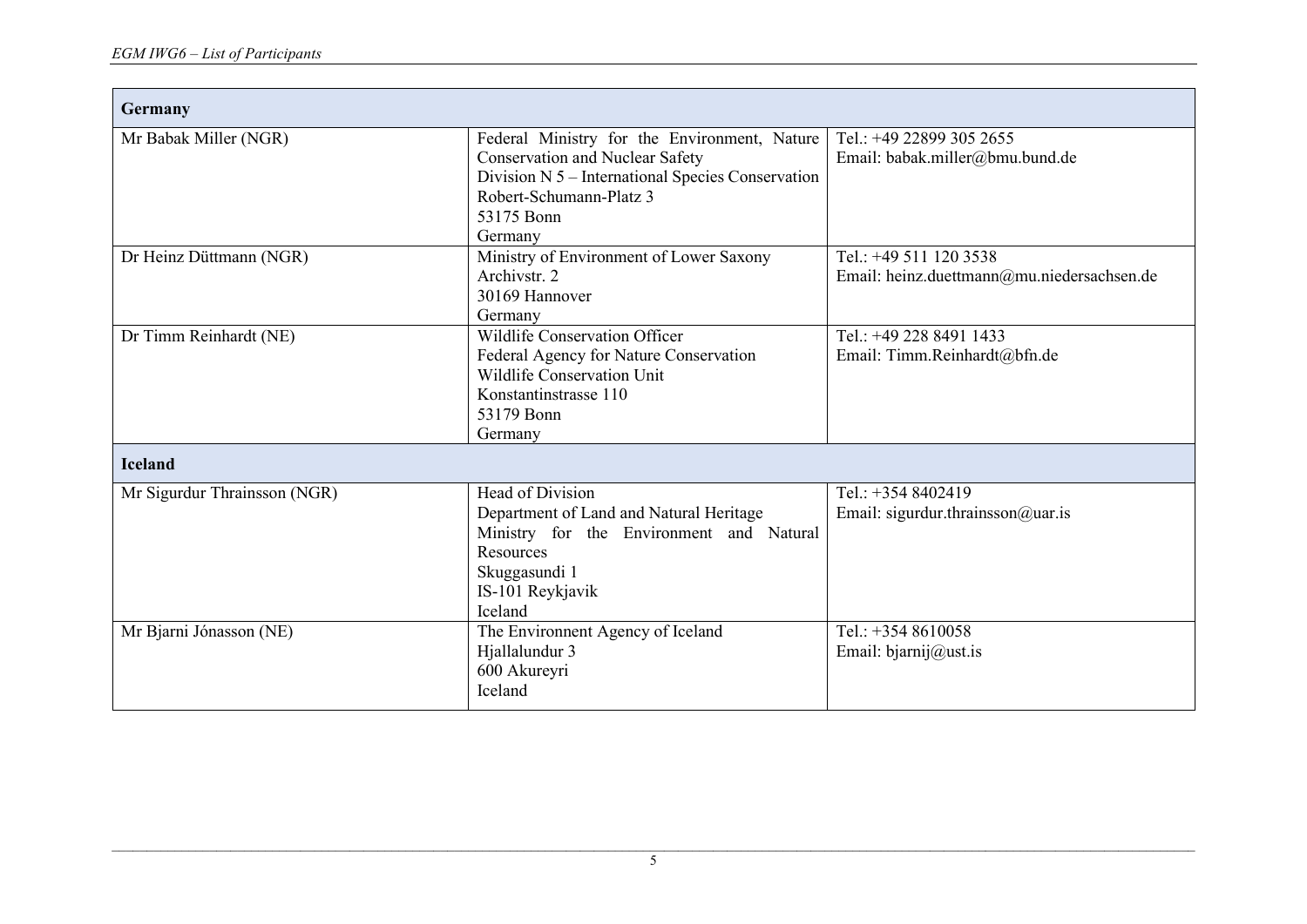| Latvia                      |                                                                  |                                                             |
|-----------------------------|------------------------------------------------------------------|-------------------------------------------------------------|
| Mr Vilnis Bernards (NGR)    | Senior Desk Officer<br>Ministry of Environmental Protection and  | Tel.: $+37167026524$<br>Email: vilnis.bernards@varam.gov.lv |
|                             | Regional Development<br>Nature Protection Department<br>Peldu 25 |                                                             |
|                             | LV1494 Riga<br>Latvia                                            |                                                             |
| Dr Oskars Keišs (NE)        | Researcher<br>University of Latvia                               | Tel.: $+37$ 129 236 300<br>Email: oskars.keiss@lu.lv        |
|                             | Institute of Biology<br>Jelgavas iela 1                          |                                                             |
| <b>Netherlands</b>          | Latvia                                                           |                                                             |
| Ms Willemina Remmelts (NGR) | Senior Policy Advisor                                            | Tel.: $+31638825338$                                        |
|                             | Ministry of Agriculture, Nature and Food Quality                 | Email: w.j.remmelts@minlnv.nl                               |
|                             | Directorate of Nature and Biodiversity                           |                                                             |
|                             | P.O. Box 20401                                                   |                                                             |
|                             | 2500 EK Den Haag                                                 |                                                             |
|                             | Netherlands                                                      |                                                             |
| Mr Gerben Mensink (NGR)     | Policymaker Ecology                                              | Tel.: +31 582 928 955                                       |
|                             | Province of Friesland                                            | Email: g.mensink@fryslan.frl                                |
|                             | P.O. Box 20120                                                   |                                                             |
|                             | 8900 HM Leeuwarden                                               |                                                             |
|                             | Netherlands                                                      |                                                             |
| Mr Kornelis Koffijberg (NE) | Researcher                                                       | Tel.: $+31$ 247 410 463                                     |
|                             | Sovon Vogelonderzoek Nederland                                   | Email: kees.koffijberg@sovon.nl                             |
|                             | Department of Monitoring                                         |                                                             |
|                             | P.O. Box 6521                                                    |                                                             |
|                             | 6503 GA Nijmegen                                                 |                                                             |
|                             | Netherlands                                                      |                                                             |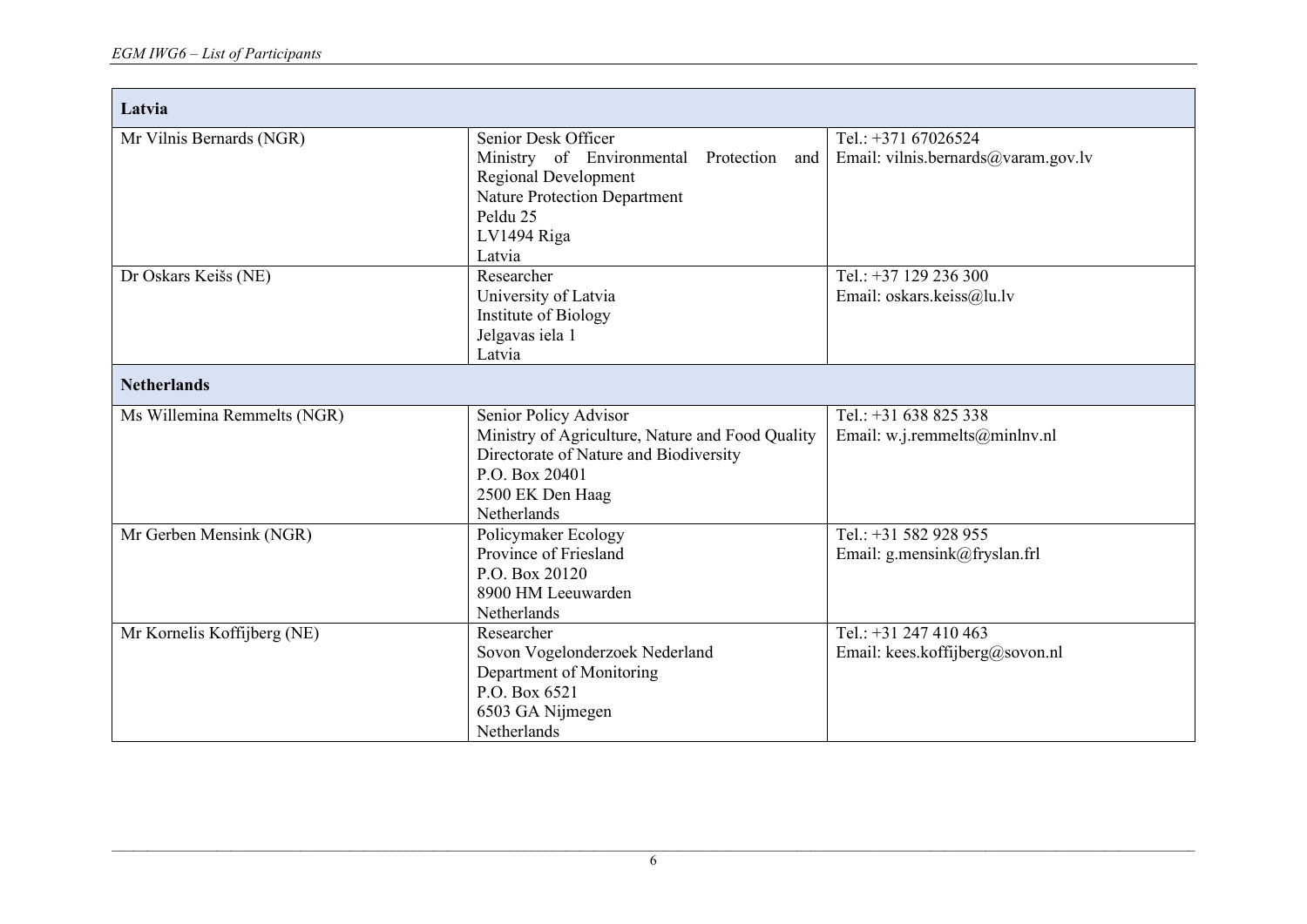| <b>Norway</b>                |                                                                                                                                                    |                                                                      |
|------------------------------|----------------------------------------------------------------------------------------------------------------------------------------------------|----------------------------------------------------------------------|
| Mr Øystein Størkersen (NGR)  | Norwegian Environment Agency<br>P.O. Box 5672 Torgarden<br>7485 Trondheim<br>Norway                                                                | Tel.: +47 7358 0500<br>Email: oystein.storkersen@miljodir.no         |
| Dr Ingunn Tombre (NE)        | Senior Researcher<br>Norwegian Institute for Nature Resarch (NINA)<br><b>Arctic Ecology Department</b><br>The Fram Centre<br>9007 Tromsø<br>Norway | Tel.: +4793466723<br>Email: ingunn.tombre@nina.no                    |
| Mr Ove Martin Gundersen (NE) | Project Manager<br>Norwegian Farmers Union<br>Jernbanegata 34C<br>7600 Levanger<br>Norway                                                          | Tel.: +47 922 90 491<br>Email: ove.martin.gundersen@bondelaget.no    |
| <b>Sweden</b>                |                                                                                                                                                    |                                                                      |
| Mr Urban Johansson (NGR)     | Swedish Environmental Protection Agency<br>Forskarens väg 5<br>10648 Stockholm<br>Sweden                                                           | Tel.: +46 106 98 11 33<br>Email: urban.johansson@naturvardsverket.se |
| Mr Per Risberg (NGR)         | Swedish Environmental Protection Agency<br>Forskarens väg 5<br>10648 Stockholm<br>Sweden                                                           | Tel.: $+46106981734$<br>Email: per.risberg@naturvardsverket.se       |
| Dr Johan Månsson (NE)        | Researcher<br>Swedish University of Agricultural Sciences<br>Grimsö Wildlife Research Station<br>S-730 91 Riddarhyttan<br>Sweden                   | Tel.: $+46706638883$<br>Email: johan.mansson@slu.se                  |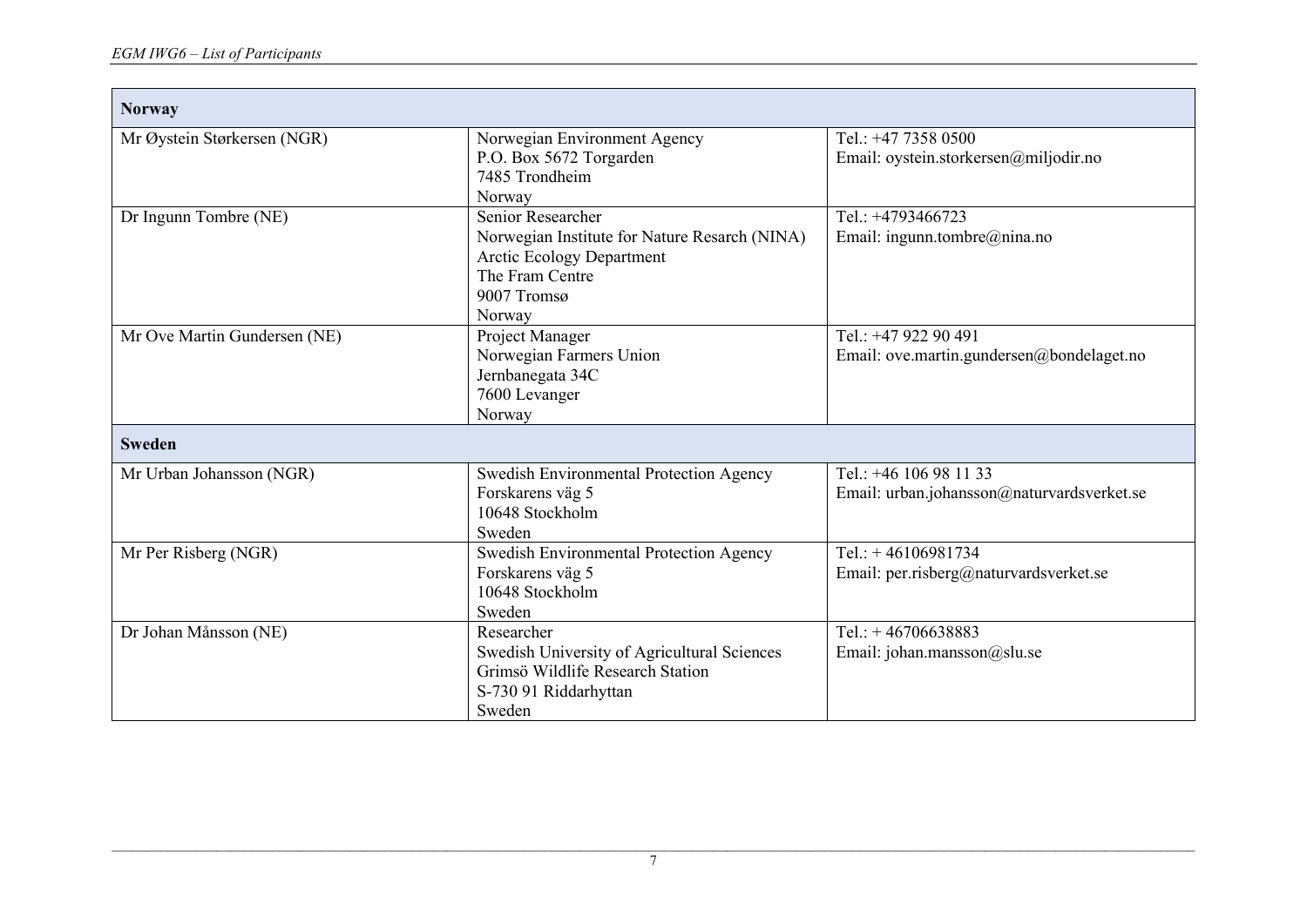| <b>United Kingdom</b>    |                                               |                                    |
|--------------------------|-----------------------------------------------|------------------------------------|
| Prof. Des Thompson (NGR) | Principal Adviser on Science and Biodiversity | Tel: +44 7774161251                |
|                          | <b>NatureScot</b>                             | Email: des.thompson@nature.scot    |
|                          | Silvan House, 231 Corstorphine Road           |                                    |
|                          | EH127AT Edinburgh                             |                                    |
|                          | United Kingdom                                |                                    |
| Mr James Williams (NGR)  | <b>Biodiversity Indicators Manager</b>        | Tel: +44 1733 866868               |
|                          | Joint Nature Conservation Committee (JNCC)    | Email: James. Williams@jncc.gov.uk |
|                          | International Advice Team                     |                                    |
|                          | Monkstone House, City Road                    |                                    |
|                          | PE1 1JY                                       |                                    |
|                          | Peterborough                                  |                                    |
|                          | United Kingdom                                |                                    |
| Ms Rae McKenzie (NE)     | Policy & Operations Manager                   | Tel.: +44 07717547291              |
|                          | Scottish Natural Heritage                     | Email: rae.mckenzie@nature.scot    |
|                          | Wildlife Management Unit                      |                                    |
|                          | Main Street, Bowmore                          |                                    |
|                          | PA437JJ Bowmore, Isle of Islay                |                                    |
|                          | United Kingdom                                |                                    |
| Ms Morag Milne (NE)      | Wildlife Policy Officer                       | Tel.: $+44(0)$ 1738 458625         |
|                          | Scottish Natural Heritage                     | Email: morag.milne@nature.scot     |
|                          | Battleby, Redgorten                           |                                    |
|                          | PH1 3EW Perth                                 |                                    |
|                          | United Kingdom                                |                                    |
| Mr Donald Fraser (NE)    | Head of Wildlife Management                   | Tel.: $+44(0)$ 7990561963          |
|                          | <b>NatureScot</b>                             | Email: donald.fraser@nature.scot   |
|                          | Great Glen House, Leachkin Road Inverness     |                                    |
|                          | <b>IV38NW</b> Inverness                       |                                    |
|                          | United Kingdom                                |                                    |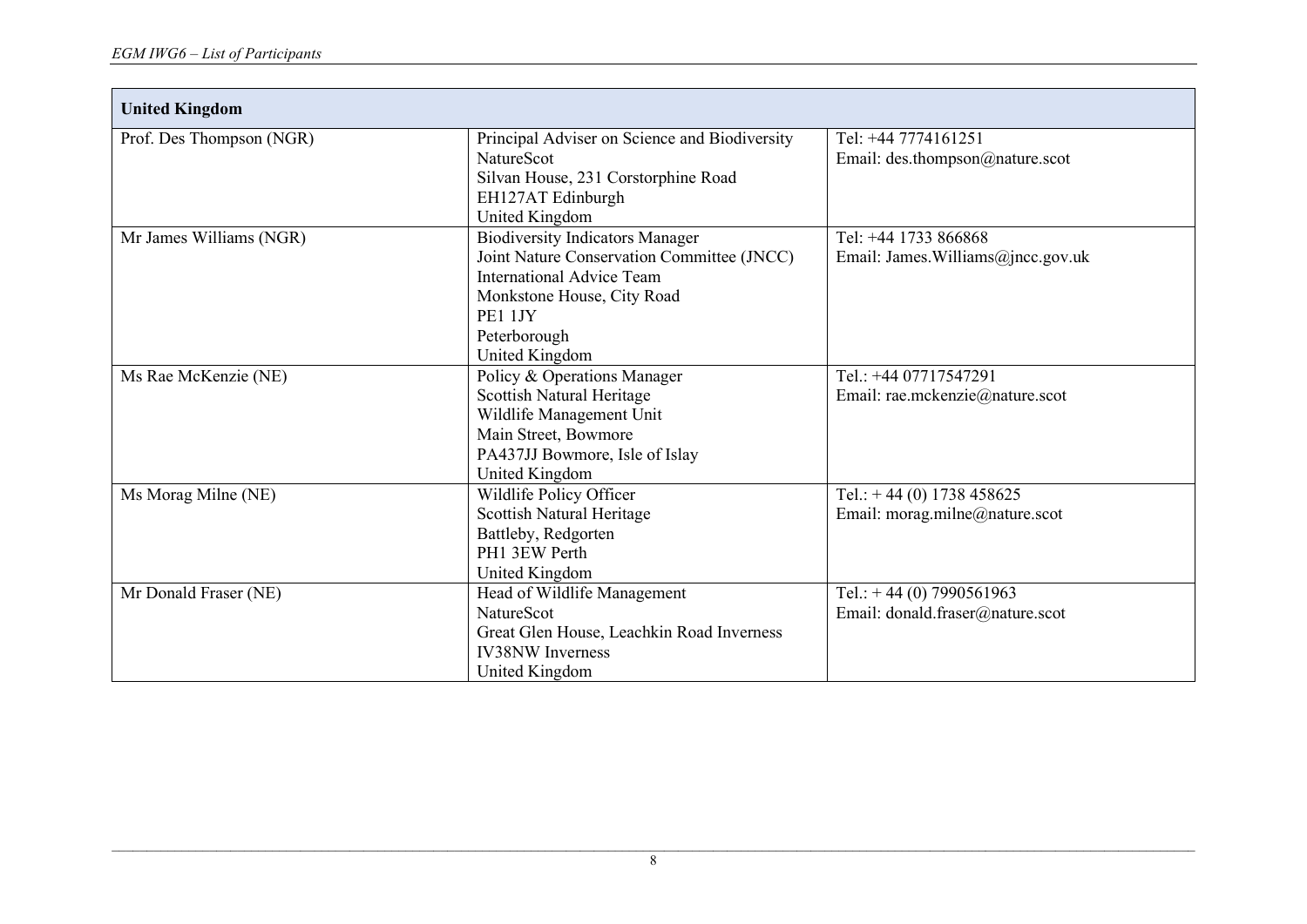| <b>Observer Range States</b>                                                                                 |                                                                                                                                                                            |                                                        |
|--------------------------------------------------------------------------------------------------------------|----------------------------------------------------------------------------------------------------------------------------------------------------------------------------|--------------------------------------------------------|
| Representative                                                                                               | <b>Institution/Organization/Position</b>                                                                                                                                   | <b>Contact Email</b>                                   |
| <b>Ireland</b>                                                                                               |                                                                                                                                                                            |                                                        |
| Dr Sean Kelly (NGR)<br>(only participating in the process for the Barnacle<br>Goose E. Greenland Population) | Ecologist<br>National Parks and Wildlife Service<br>Department Housing, Local Government and<br>Heritage<br>90 King Street North, Smithfield<br>D07 N7CV Dublin<br>Ireland | Tel.: +353 85 872 8714<br>Email: sean.kelly@chg.gov.ie |
| Spain                                                                                                        |                                                                                                                                                                            |                                                        |
| Mr Pablo Bernardos<br>(observer to the Greylag Goose process)                                                | Ministry of Agricultura, Fisheries and Food<br>Animal Productions and Hunting<br>Almagro St.<br>28071 Madrid<br>Spain                                                      | Tel.: $+34913471534$<br>Email: pbernardos@mapa.es      |

| <b>Permanent Observers</b>    |                                                                                                                      |                                                              |
|-------------------------------|----------------------------------------------------------------------------------------------------------------------|--------------------------------------------------------------|
| Representative                | <b>Position</b>                                                                                                      | <b>Contact Email</b>                                         |
| <b>Birdlife International</b> |                                                                                                                      |                                                              |
| Mr Ariel Brunner              | Senior Head of Policy<br>BirdLife Europe and Central Asia<br>Avenue de la Toison d'Or 67<br>1060 Brussels<br>Belgium | Tel.: $+32$ 491 904 653<br>Email: ariel.brunner@birdlife.org |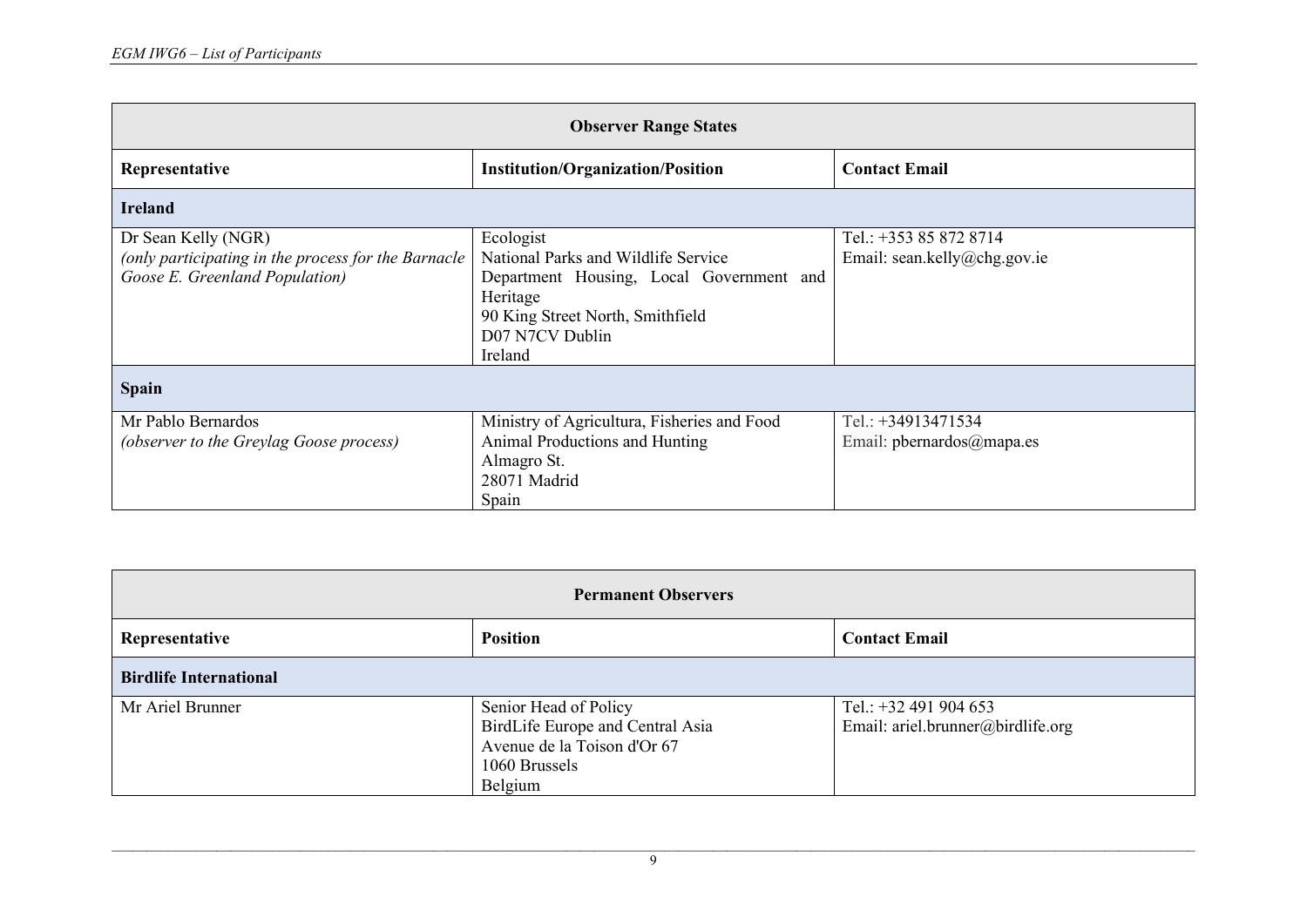<span id="page-9-0"></span>

| <b>International Council for Game and Wildlife Conservation (CIC)</b> |                                                                                                                        |                                                                |
|-----------------------------------------------------------------------|------------------------------------------------------------------------------------------------------------------------|----------------------------------------------------------------|
| Ms Iben Hove Sørensen (also a member of<br>Danish delegation)         | Danish Hunters' Association<br>Molsvej 34<br>8410 Rønde<br>Denmark                                                     | Tel.: +45 817 716 64<br>Email: ihs $@$ jaegerne.dk             |
| Copa Cogeca                                                           |                                                                                                                        |                                                                |
| Mr Klaus Borde                                                        | Copa-Cogeca<br>Oldendorperstrasse 12<br>26844 Jemgum<br>Germany                                                        | Tel.: $+4902915777$<br>Email: borde-oldendorp@ewetel.net       |
| FACE <sup>2</sup>                                                     |                                                                                                                        |                                                                |
| Mr Cy Griffin                                                         | Senior Conservation Manager<br><b>FACE</b><br>Rue Belliard 205<br>1040 Brussels<br>Belgium                             | Tel.: +32 2 4161619<br>Email: cy.griffin@face.eu               |
| Mr Stanislas Sibille                                                  | <b>Conservation Policy Assistant</b><br><b>FACE</b><br>Rue Belliard 205<br>1040 Brussels<br>Belgium                    | Tel.: +32 2 472199210<br>Email: stanislas.sibille@face.eu      |
| <b>Nordic Hunters' Alliance</b>                                       |                                                                                                                        |                                                                |
| Mr Johan Svalby                                                       | Senior Advisor for International Affairs<br>Nordic Hunters' Alliance<br>Rue Belliard 205<br>B-1040 Brussels<br>Belgium | Tel.: $+32478817468$<br>Email: johan.svalby@jagareforbundet.se |

<sup>&</sup>lt;sup>2</sup>The representatives will participate in the meeting separately, on different meeting days as the participation of permanent observer organisations in EGM IWG meetings is to be limited to one representative per organisation according to Rule 10 of EGMP [Modus Operandi.](https://egmp.aewa.info/sites/default/files/meeting_files/information_documents/aewa_egm_iwg_inf_6_4_modus_operandi.pdf)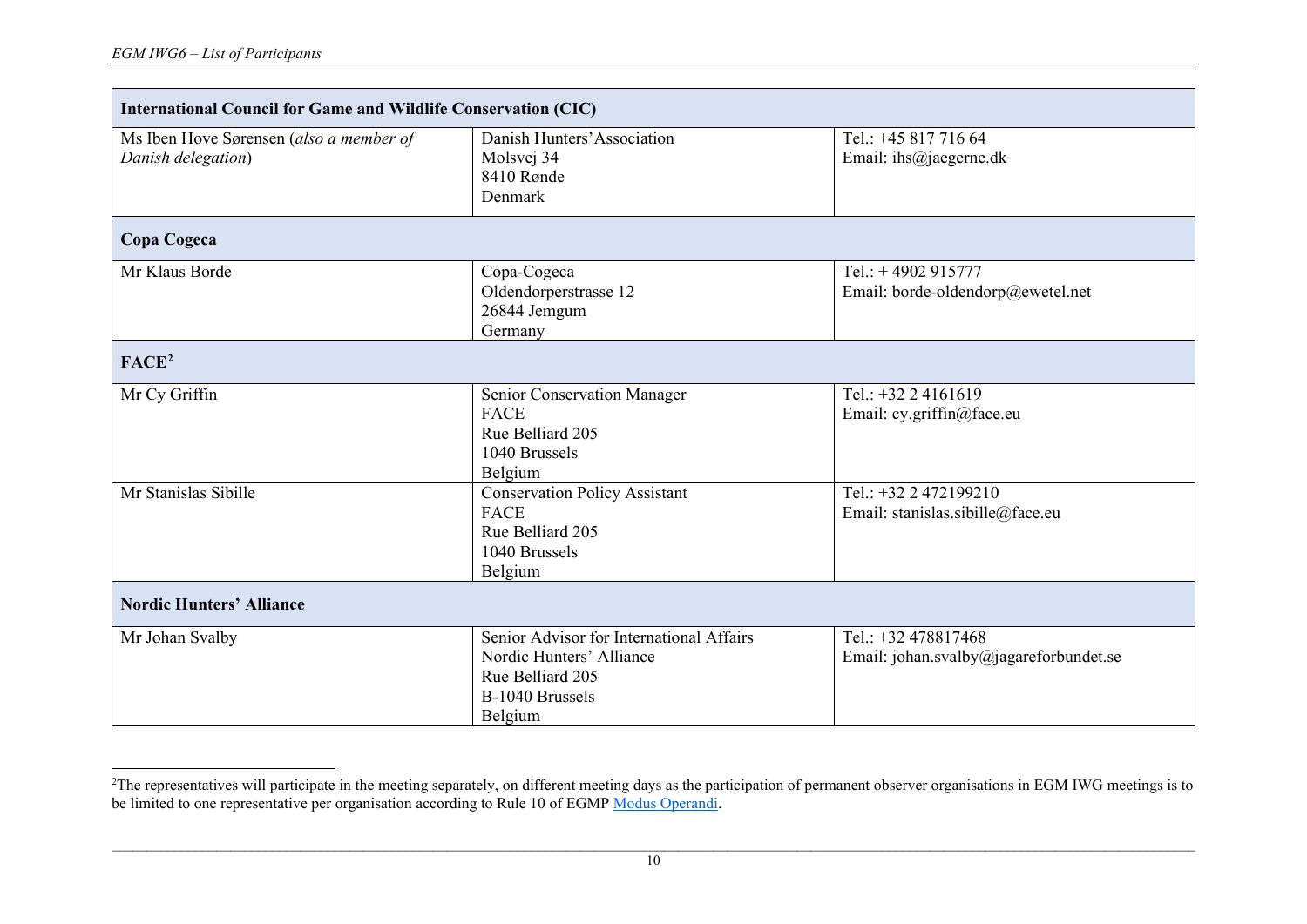| <b>Wadden Sea Forum</b>            |                             |                                    |  |
|------------------------------------|-----------------------------|------------------------------------|--|
| Dr Frank Ahlhorn                   | Managing Director           | Tel.: +49 4421 9108 18             |  |
|                                    | Wadden Sea Forum            | Email: ahlhorn@waddensea-forum.org |  |
|                                    | Virchowstr. 1               |                                    |  |
|                                    | 26382 Wilhelmshaven         |                                    |  |
|                                    | Germany                     |                                    |  |
| <b>Wetlands International</b>      |                             |                                    |  |
| Dr Szabolcs Nagy                   | Wetlands International      | Tel.: $+31628554823$               |  |
|                                    | P.O. Box 471                | Email: szabolcs.nagy@wetlands.org  |  |
|                                    | 6700AL Wageningen           |                                    |  |
|                                    | Netherlands                 |                                    |  |
| <b>Wildfowl and Wetlands Trust</b> |                             |                                    |  |
| Mr Richard Hearn                   | Policy and Advocacy Manager | Tel.: +44 1453 891185              |  |
|                                    | Wildfowl and Wetlands Trust | Email: richard.hearn@wwt.org.uk    |  |
|                                    | GL2 7BT                     |                                    |  |
|                                    | Gloucester                  |                                    |  |
|                                    | United Kingdom              |                                    |  |

| <b>Invited Experts</b> |                                                                                                                                                                |                                                     |  |
|------------------------|----------------------------------------------------------------------------------------------------------------------------------------------------------------|-----------------------------------------------------|--|
| Representative         | <b>Position</b>                                                                                                                                                | <b>Contact Email</b>                                |  |
| Ms Aimee McIntosh      | University of Exeter<br>Centre for Ecology and Conservation, College of<br>Life and Environmental Sciences<br>Penryn Campus, Treliever Road<br>TR10 9FE Penryn | Tel.: +44 1326 371800<br>Email: am1036@exeter.ac.uk |  |
|                        | United Kingdom                                                                                                                                                 |                                                     |  |

11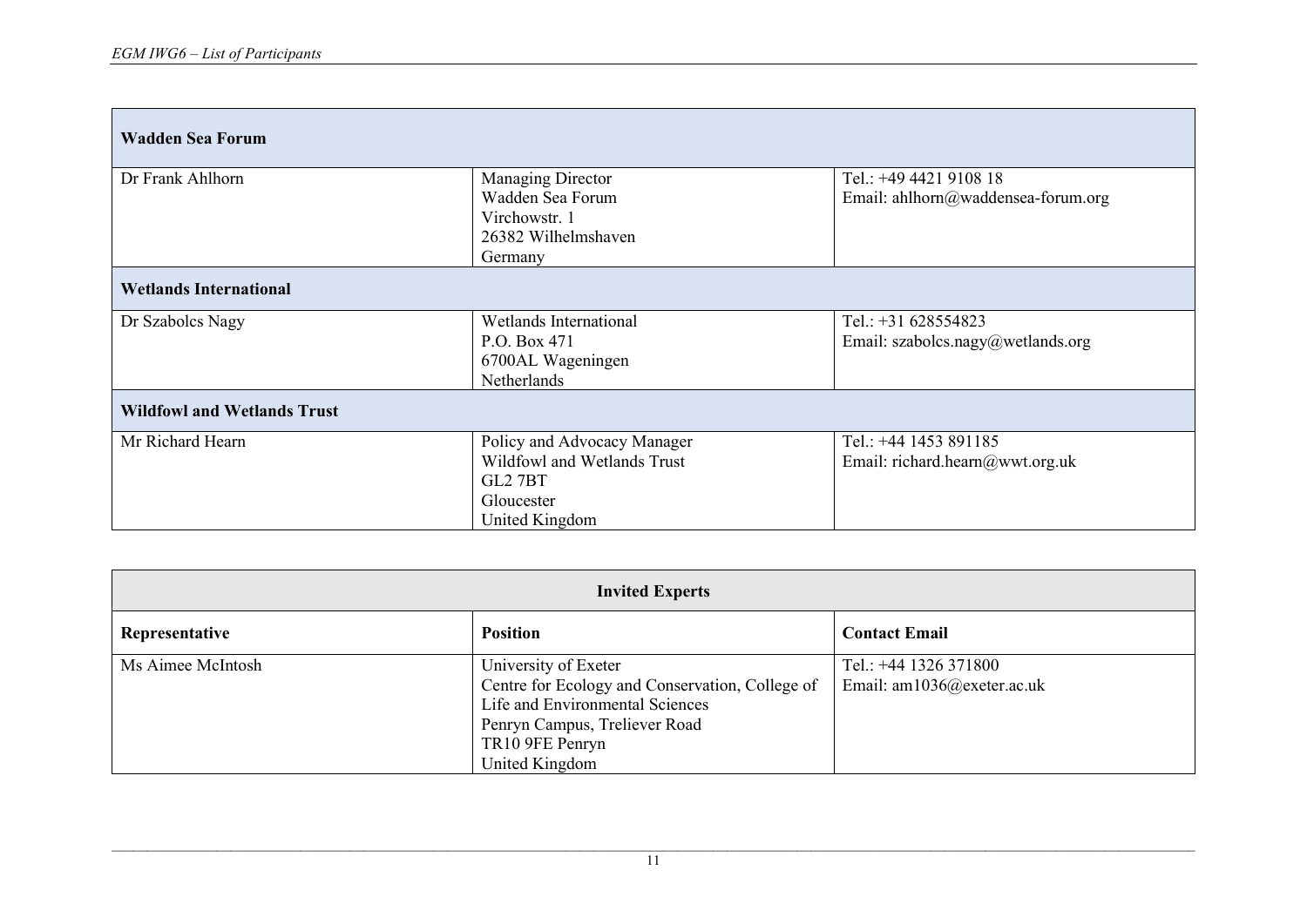| <b>AEWA EGMP Data Centre</b> |                                   |                                |  |
|------------------------------|-----------------------------------|--------------------------------|--|
| Representative               | <b>Position</b>                   | <b>Contact Email</b>           |  |
| Dr Jesper Madsen             | Head of the AEWA EGMP Data Centre | Tel.: +45 294 402 04           |  |
|                              | Department of Bioscience          | Email: jm@bios.au.dk           |  |
|                              | Aarhus University                 |                                |  |
|                              | Grenåvej 12                       |                                |  |
|                              | 8410 Rønde                        |                                |  |
|                              | Denmark                           |                                |  |
| Dr Fred Johnson              | Senior Researcher                 | Tel.: $+1$ 352 494 4611        |  |
|                              | Aarhus University                 | Email: fred.johnson@bios.au.dk |  |
|                              | 711 SW Truluck Terrace            |                                |  |
|                              | 32038 Ft. White                   |                                |  |
|                              | <b>United States</b>              |                                |  |
| Dr Gitte Høj Jensen          | Post-Doctoral Researcher          | Tel.: +45 22461504             |  |
|                              | <b>EGMP</b> Data Centre           | Email: ghj@bios.au.dk          |  |
|                              | Aarhus University                 |                                |  |
|                              | Grenåvej 12                       |                                |  |
|                              | 8410 Rønde                        |                                |  |
|                              | Denmark                           |                                |  |
| Dr Henning Heldbjerg         | Coordinator                       | Tel.: +45 242 732 50           |  |
|                              | <b>AEWA EGMP Data Centre</b>      | Email: hh@bios.au.dk           |  |
|                              | Aarhus University                 |                                |  |
|                              | Grenåvej 12                       |                                |  |
|                              | 8410 Rønde                        |                                |  |
|                              | Denmark                           |                                |  |